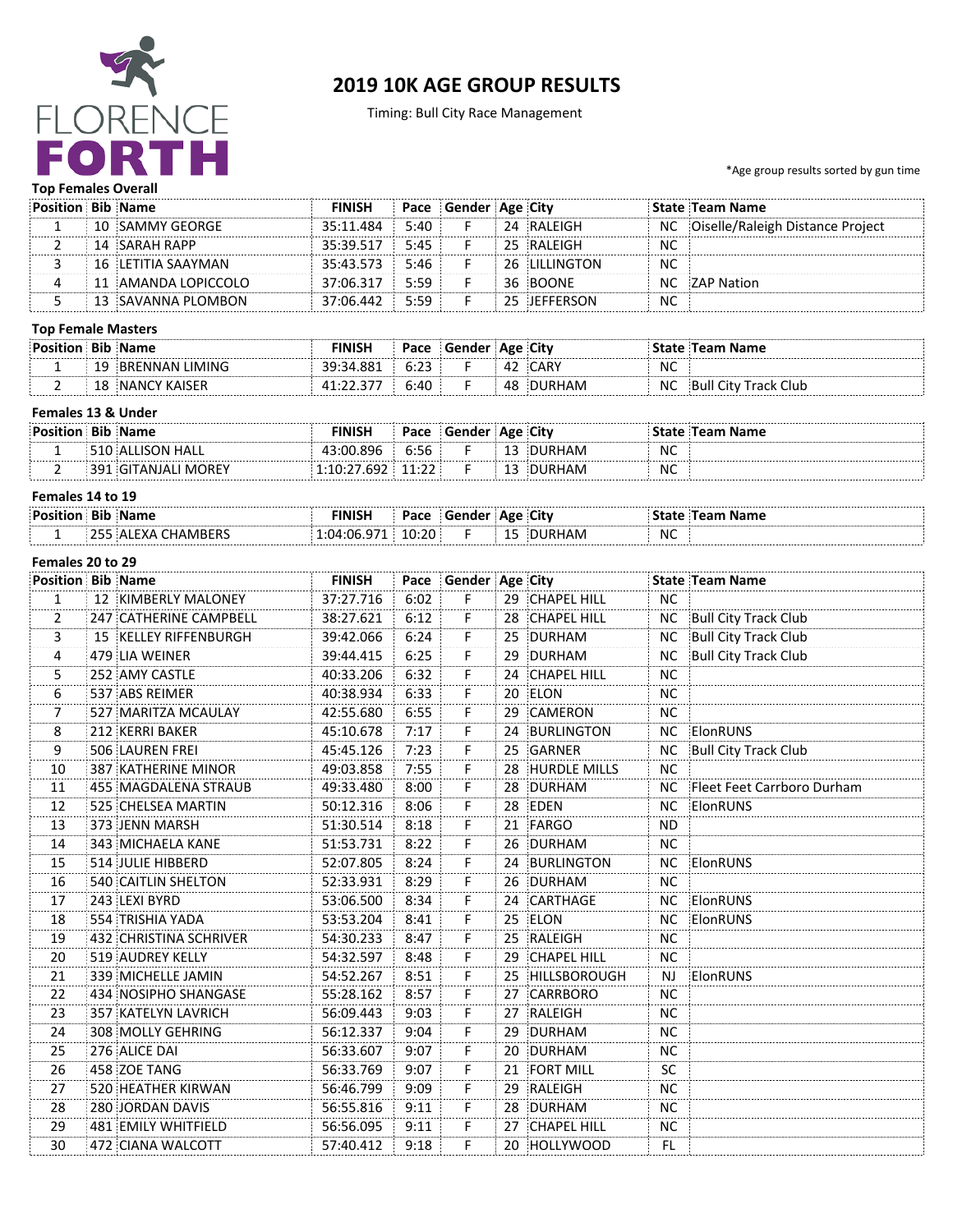| 31 | 263 CASSIE COON          | 58:06.458   | 9:22  | 28. | - RAI FIGH     | NC        |                        |
|----|--------------------------|-------------|-------|-----|----------------|-----------|------------------------|
| 32 | <b>217 TRACI BARBOUR</b> | 1:01:13.974 | 9:52  | 27  | <b>RENSON</b>  | NC        |                        |
| 33 | 382 ALEXA MCMAHON        | 1:01:16.685 | 9:53  |     | 25 DURHAM      | <b>NC</b> |                        |
| 34 | 340 CLAUDIA JENSEN       | 1:01:18.030 | 9:53  |     | 25 DURHAM      | <b>NC</b> |                        |
| 35 | <b>529 ILEX MCLEOD</b>   | 1:02:20 943 | 10.03 | 25. | CARY           | NC        |                        |
| 36 | 449 LIZ STANSON          | 1:04:24.002 | 10.23 |     | 29 DURHAM      |           | NC Run Sweat and Beers |
| 37 | <b>317 EMILY GUPTON</b>  | 1:06:12.333 | 10:41 |     | 26 WAKE FOREST | NC        |                        |
| 38 | 425 JESSICA RIZZO        | 1:07:18.631 | 10.51 |     | 22 RAI FIGH    | NC        |                        |
| 39 | <b>335 LACY ISLEY</b>    | 1.07.40.393 | 10.55 | 26  | <b>MOXEORD</b> | <b>NC</b> |                        |
| 40 | 545 LAUREN THOMAS        | ・೧۹・フフ フ59  | 11.12 | 29  | <b>DURHAM</b>  | NC        |                        |
| 41 | 301 ASTA FENG            | ∩∙52 221    | 1.26  | 28  | CHAPFI HILL    | NC        |                        |
|    | 288 TARYN DIPAI MA       | $-13.09746$ | 1.48  | 24  | <b>DURHAM</b>  | ΝC        |                        |
|    |                          |             |       |     |                |           |                        |

#### Females 30 to 39

|                 | <b>Position Bib Name</b>      | <b>FINISH</b> |       | Pace Gender Age City     |    |                    |           | State Team Name             |
|-----------------|-------------------------------|---------------|-------|--------------------------|----|--------------------|-----------|-----------------------------|
| 1               | 350 NATALIE KRETZER           | 38:59.710     | 6:17  | F                        |    | 31 CHARLOTTESVILLE | VA        |                             |
| 2               | 315 SARAH GRAY                | 40:54.828     | 6:36  | F                        | 33 | DURHAM             | <b>NC</b> | <b>Bull City Track Club</b> |
| 3               | 221 HANA BASKIN               | 41:11.050     | 6:39  | F                        |    | 30 HILLSBOROUGH    | NC.       | <b>Bull City Track Club</b> |
| 4               | 361 ANNA LEMAHIEU             | 42:30.226     | 6:51  | F                        | 32 | DURHAM             | <b>NC</b> | <b>Bull City Track Club</b> |
| 5               | 330 CHRISTINA HORNE           | 42:35.852     | 6:52  | F                        | 38 | DURHAM             | <b>NC</b> |                             |
| $\overline{6}$  | 394 ELLEN MOSS                | 43:44.865     | 7:03  | Ë                        | 38 | DURHAM             | <b>NC</b> | <b>Bull City Track Club</b> |
| $\overline{7}$  | 528 LINDSEY MCIVER            | 43:54.802     | 7:05  | F                        |    | 36 DURHAM          | <b>NC</b> | <b>Bull City Track Club</b> |
| $\frac{8}{9}$   | 552 EMILY WOLBER              | 44:56.310     | 7:15  | $\widetilde{\mathsf{F}}$ |    | 32 CHAPEL HILL     | <b>NC</b> | <b>Bull City Track Club</b> |
|                 | 216 YOLANDA BARBER            | 45:20.348     | 7:19  | $\dddot{\mathsf{F}}$     |    | 33 SUITLAND        | MD        |                             |
| $\overline{10}$ | 485 ANNE WORTHINGTON          | 45:24.263     | 7:19  | $\dddot{\mathsf{F}}$     |    | 36 CHAPEL HILL     | NC        | UNC Kenan-Flagler           |
| 11              | 205 SARA ANDREWS              | 46:13.561     | 7:27  | F                        |    | 37 DURHAM          | <b>NC</b> |                             |
| 12              | 457 JUSTINE TAIT              | 46:23.133     | 7:29  | F                        |    | 31 DURHAM          | <b>NC</b> |                             |
| 13              | 203 KARA ANASTI               | 46:29.273     | 7:30  | F                        |    | 31 DURHAM          | <b>NC</b> |                             |
| 14              | 534 MAGGIE MONAST             | 47:52.392     | 7:43  | F                        |    | 33 DURHAM          | <b>NC</b> |                             |
| 15              | 376 CHRISTINA MARTINSON       | 48:42.447     | 7:51  | F                        |    | 39 DURHAM          | <b>NC</b> | RunBuds                     |
| 16              | 289 CAROLINE DRUCKER          | 48:43.295     | 7:51  | F                        |    | 30 DURHAM          | <b>NC</b> |                             |
| 17              | 354 JESSIE LARKINS            | 48:46.555     | 7:52  | F                        |    | 37 DURHAM          | <b>NC</b> |                             |
| 18              | 303 COURTNEY FLEET            | 50:38.999     | 8:10  | $\dddot{\mathsf{F}}$     |    | 31 WINSTON SALEM   | <b>NC</b> |                             |
| 19              | 229 ALLISON BORN              | 51:37.798     | 8:20  | F                        |    | 30 DURHAM          | NC        | <b>Bull City Track Club</b> |
| 20              | 231 VICTORIA BOSTICK          | 52:18.346     | 8:26  | F                        |    | 38 DURHAM          | <b>NC</b> |                             |
| 21              | 443 JENNIFER SMITH            | 53:19.708     | 8:36  | F                        |    | 33 FAYETTEVILLE    | <b>NC</b> |                             |
| 22              | 372 AURELIE MARCOTTE          | 53:45.186     | 8:40  | F                        |    | 30 DURHAM          | <b>NC</b> |                             |
| 23              | 348 SHANNON KNOTT             | 54:16.025     | 8:45  | F                        |    | 37 DURHAM          | NC        | Duke CE                     |
| 24              | 398 AMY JANE NAYO             | 55:02.316     | 8:53  | F                        | 35 | DURHAM             | <b>NC</b> |                             |
| 25              | 499 CELESTE CARRUTHERS        | 56:35.321     | 9:08  | F                        | 38 | KNOXVILLE          | TN        |                             |
| 26              | 305 MEEGHAN FORD              | 56:55.768     | 9:11  | F                        |    | 34 DURHAM          | <b>NC</b> |                             |
| 27              | 550 CRYSTAL WEBER             | 57:02.675     | 9:12  | F                        |    | 39 DURHAM          | NC        | RunBuds                     |
| 28              | 447 COLLEEN SPAGNARDI         | 59:58.857     | 9:40  | F                        |    | 37 DURHAM          | NС        |                             |
| 29              | 316 ANNALIESE GRESHAM         | 1:00:37.896   | 9:47  | F                        | 39 | DURHAM             | <b>NC</b> |                             |
| 30              | 451 SUSANNA STEVENS           | 1:00:51.659   | 9:49  | F.                       | 39 | DURHAM             | NС        |                             |
| 31              | 555 KAITLYN MURPHY            | 1:01:13.376   | 9:52  | F.                       | 32 | CARRBORO           | NC.       | <b>UNC Kenan-Flagler</b>    |
| 32              | 218 COLETTE BARNES            | 1:01:55.177   | 9:59  | F                        | 32 | CARY               | NС        |                             |
| 33              | 410 MOLLY PARKS               | 1:02:01.999   | 10:00 | F                        | 39 | DURHAM             | <b>NC</b> | <b>AV Sharks</b>            |
| 34              | 304 TIFFANY FLORESTAL GADBURY | 1:02:28.148   | 10:05 | F                        | 34 | DURHAM             | <b>NC</b> |                             |
| 35              | 228 LINDSEY BICKERS BOCK      | 1:02:28.771   | 10:05 | F                        | 38 | DURHAM             | <b>NC</b> |                             |
| 36              | 453 TABITHA STORM             | 1:02:58.034   | 10:09 | F                        |    | 32 DURHAM          | <b>NC</b> |                             |
| 37              | 346 REBEKAH KELLY             | 1:02:59.441   | 10:10 | F                        |    | 39 DURHAM          | NС        |                             |
| 38              | 321 HEIDI HALL                | 1:05:38.859   | 10:35 | F                        |    | 33 RALEIGH         | NС        |                             |
| 39              | 473 ANA WALL                  | 1:07:37.901   | 10:54 | F                        |    | 30 DURHAM          | NC.       |                             |
| 40              | <b>241 HEATHER BUCUREL</b>    | 1:08:10.881   | 11:00 | F                        | 35 | CARRBORO           | NC.       |                             |
| 41              | 238 MEREDITH BROWN            | 1:11:14.250   | 11:29 | F                        |    | 34 DURHAM          | NC        | RunBuds                     |
| 42              | 245 DANA CALDER               | 1:12:58.888   | 11:46 | F                        |    | 39 DURHAM          | NС        |                             |
| 43              | 517 MEGAN JOHNSON             | 1:13:53.577   | 11:55 | F                        |    | 37 CHAPEL HILL     | NС        |                             |
| 44              | 553 JESSICA WOMACK            | 1:13:53.903   | 11:55 | F                        | 34 | DURHAM             | NC.       |                             |
| 45              | 211 LINDSAY AVERILL           | 1:14:06.142   | 11:57 | F                        | 39 | DURHAM             | <b>NC</b> |                             |
| 46              | 523 NAN LUJAN                 | 1:14:14.246   | 11:58 | F                        |    | 38 DURHAM          |           | NC RunBuds                  |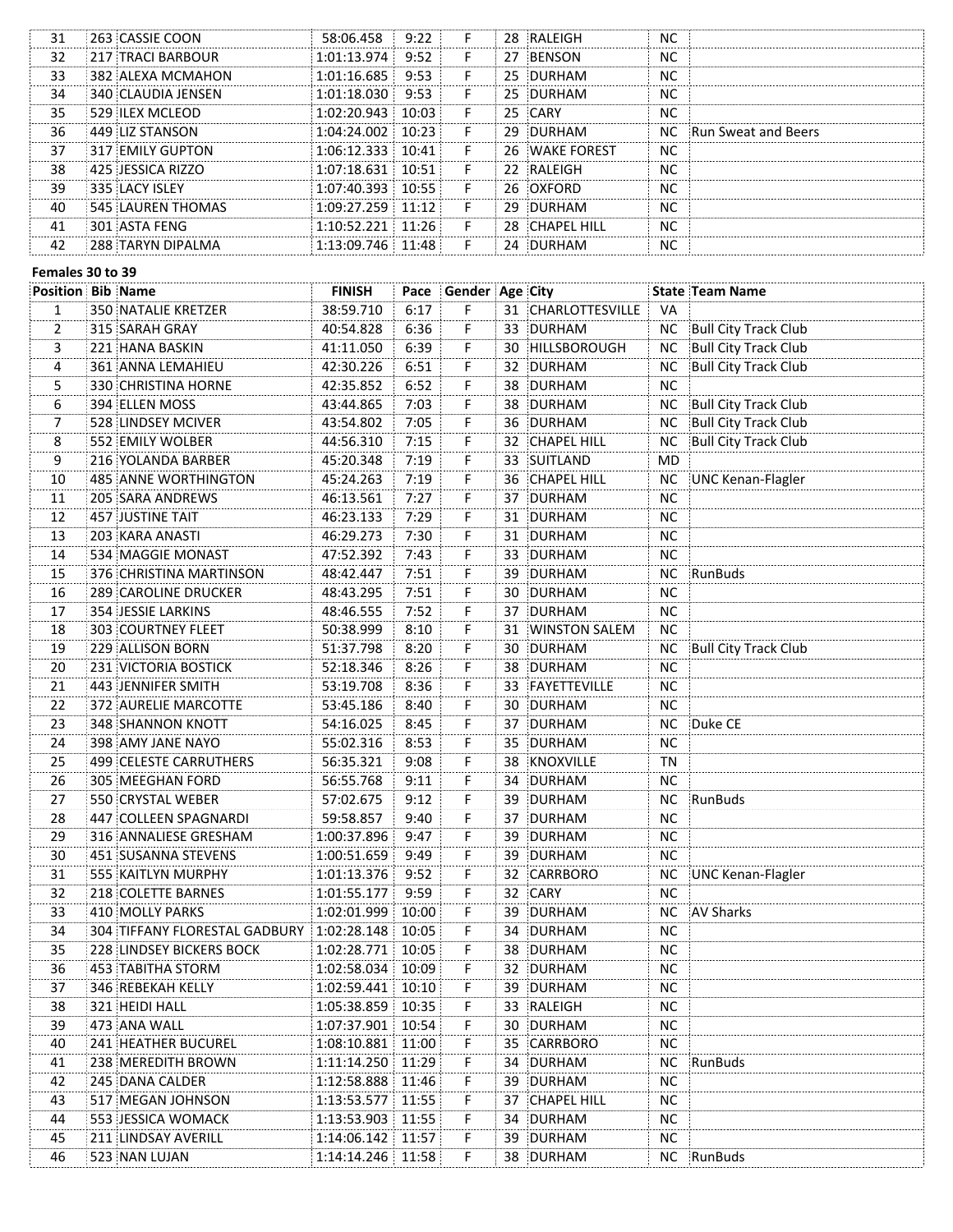|    | 265 ASHLEY CORRA      | 1:14:24.184 | 12:00 | 36 | DURHAM    | <b>NC</b> |  |
|----|-----------------------|-------------|-------|----|-----------|-----------|--|
| 48 | 454 KELLY STOWE BOGGS | 1:19:16.418 | 12:47 |    | 39 DURHAM | NC        |  |
| 49 | 318 SARAH GUSMANO     | 1:23:02.965 | 13.24 |    | CARRBORO  | NC        |  |
|    | 298 ELLIE ERICKSON    | 1:24:04.900 | 13∙34 | 34 | DURHAM    | N0        |  |

#### Females 40 to 49

| $\mathbf{1}$<br>233 SHELLEY BRAKE<br>42:08.847<br>6:48<br>F.<br>41 DURHAM<br><b>NC</b><br>$\overline{2}$<br>F.<br>17 MEREDITH BAZEMORE<br>42:32.034<br>6:52<br>43 CHAPEL HILL<br><b>NC</b><br><b>Bull City Track Club</b><br>3<br>6:56<br><b>NC</b><br>477 LEIGH WARREN<br>43:02.019<br>F.<br>41 DURHAM<br>7:10<br><b>NC</b><br>$\frac{4}{\cdot}$<br>27 MARIA GALLEGO ATTIS<br>44:24.814<br>F.<br>45 CHAPEL HILL<br>Forehead Flyers<br>5<br>407 SARA PAGE<br>48:06.357<br>7:45<br>45 DURHAM<br>NC.<br>F.<br>6<br>508 ERIN GASCH<br>49:52.957<br>8:03<br>45 DURHAM<br>NС<br>F.<br>7<br>503 LAUREN DIBIASE<br>52:18.281<br>8:26<br>F<br>41 DURHAM<br>NC.<br>Forehead Flyers<br>8<br><b>327 SUNSHINE HILLYGUS</b><br>52:19.767<br>8:26<br>F.<br>44 DURHAM<br>NC.<br>8:28<br>9<br>384 KATHERINE MIDKIFF GRAHAM<br>52:28.576<br>F.<br>44 DURHAM<br>NC.<br>8:31<br>F<br>DURHAM<br>NC.<br>10<br>225 WHITNEY BENDER<br>52:46.681<br>40<br>210 LYNDI ASTRAIKIS<br>8:34<br>F<br>44 DURHAM<br><b>NC</b><br>11<br>53:08.323<br>12<br>259 ANDREA CLEWLEY<br>8:40<br>F<br><b>NC</b><br>53:44.137<br>41 HILLSBOROUGH<br>13<br>8:45<br>F<br><b>NC</b><br>220 KATHLEEN BARTLETT<br>54:14.173<br>44 DURHAM<br>Corporate Investors Mortgage Group<br>14<br>8:47<br>F<br>47 CHAPEL HILL<br>NC.<br>261 TINA CLOSSICK<br>54:26.355<br>15<br>9:08<br>NC RunBuds<br>279 MARGARET DAVIDE-SMITH<br>56:40.264<br>F<br>46 DURHAM<br>16<br>9:15<br>40 APEX<br><b>NC</b><br>341 STEPHANIE JOHNSON<br>57:19.955<br>F.<br>17<br>9:15<br>F<br>43 DURHAM<br>NC RunBuds<br><b>362 KARI LINFORS</b><br>57:24.668<br>NC RunBuds<br>18<br>9:16<br>F<br>42 DURHAM<br>326 APRIL HENRY<br>57:28.054<br>9:20<br>19<br>57:51.714<br>F.<br>48 CHAPEL HILL<br><b>NC</b><br>462 GEORGIA TOMARAS<br>20<br>57:58.577<br>9:21<br>F<br>40 DURHAM<br><b>NC</b><br>202 ASHLEY ALTMAN<br>21<br>57:58.642<br>9:21<br>F.<br>46 DURHAM<br><b>NC</b><br>371 KIMBERLY MANN<br>F<br>NC Ladies of Burn North Durham<br>22<br>9:22<br>43 DURHAM<br>227 ALLISON BESCH<br>58:02.536<br>9:23<br>F<br><b>NC</b><br>23<br>58:08.019<br>40 DURHAM<br>242 WENDY BURD<br>9:24<br><b>NC</b><br>24<br>413 SARAH PHILLIPS<br>58:14.535<br>F<br>42 DURHAM<br>NC Run Sweat and Beers<br>9:25<br>F<br>58:22.614<br>44 DURHAM<br>25<br>342 KLUGH JORDAN<br>Ë<br>9:32<br><b>NC</b><br>26<br>59:06.174<br>46 DURHAM<br>239 AMY BRYANT<br>$\dddot{\mathsf{F}}$<br>9:34<br><b>NC</b><br>27<br>274 AMY CUMMINGS<br>59:19.430<br>44 DURHAM<br>$\dddot{\mathsf{F}}$<br>9:34<br>28<br>59:19.665<br>DURHAM<br><b>NC</b><br>100 ROBIN GRANDL<br>41<br>$\overline{\mathsf{F}}$<br>RunBuds<br>29<br>9:50<br>DURHAM<br><b>NC</b><br>484 STEPHANIE WILSON<br>1:01:00.366<br>42<br>Ë<br>30<br>294 RENEE ELMORE<br>9:54<br>44 DURHAM<br><b>NC</b><br>1:01:23.422<br>F<br>31<br>286 AMY DILLON<br>9:55<br>DURHAM<br><b>NC</b><br>1:01:28.692<br>40<br>32<br>F.<br>DURHAM<br><b>NC</b><br>206 ANNA ARCENEAUX<br>1:02:01.640<br>10:00<br>40<br>33<br>F<br>1:02:46.553<br>COKER<br>AL<br>439 TARA SIMS<br>10:07<br>44<br>F<br><b>NC</b><br>34<br>359 LISA LEARY<br>DURHAM<br>1:03:12.947<br>10:12<br>46<br>F<br>35<br><b>NC</b><br>418 GAYATHRI RAJARAMAN<br>1:03:50.059<br>46<br>DURHAM<br>10:18<br>F<br>36<br>NC.<br>320 PAMELA HALE<br>$1:04:10.217$ 10:21<br>48 HILLSBOROUGH<br>37<br>F<br>420 KATHERINE REEDER-HAYES<br>1:04:12.195 10:21<br>42 DURHAM<br>NC.<br>1:04:48.777<br>F<br>38<br>518 KERRY JOYCE<br>10:27<br>APEXEX<br>42<br>NC.<br>1:04:51.421 10:28<br>39<br>430 MELISSA SCALES<br>F<br>DURHAM<br>NC.<br>42<br>40<br>498 JENNIFER BULLOCK<br>1:05:41.121 10:36<br>F<br>DURHAM<br>NC.<br>46<br>416 KELLY POLICELLI<br>41<br>1:05:43.511 10:36<br>F<br>DURHAM<br>NC.<br>40<br>264 KATHERINE COPELAND<br>1:07:17.027<br>10:51<br>F<br><b>CHAPEL HILL</b><br><b>NC</b><br>42<br>47<br>204 PAIGE ANDERSON<br>1:11:13.006 11:29<br>F<br>DURHAM<br>RunBuds<br>43<br>47<br>NC.<br>1:14:06.214 11:57<br>F<br>42 CHAPEL HILL<br><b>NC</b><br>44<br>515 BETH HUDSON<br>1:14:32.364 12:01<br>F<br>45<br>446 NANCY SMITH<br>45 DURHAM<br>NC.<br>F<br>1:14:47.605<br>12:04<br>47 RALEIGH<br>46<br>383 DIA MERCER<br>NC.<br>F<br>47<br>566 MEREDITH FREY<br>1:18:15.670<br>12:37<br>47 INDIANAPOLIS<br>IN | <b>Position Bib Name</b> |  | <b>FINISH</b> | Pace Gender Age City |  | <b>State Team Name</b> |
|-------------------------------------------------------------------------------------------------------------------------------------------------------------------------------------------------------------------------------------------------------------------------------------------------------------------------------------------------------------------------------------------------------------------------------------------------------------------------------------------------------------------------------------------------------------------------------------------------------------------------------------------------------------------------------------------------------------------------------------------------------------------------------------------------------------------------------------------------------------------------------------------------------------------------------------------------------------------------------------------------------------------------------------------------------------------------------------------------------------------------------------------------------------------------------------------------------------------------------------------------------------------------------------------------------------------------------------------------------------------------------------------------------------------------------------------------------------------------------------------------------------------------------------------------------------------------------------------------------------------------------------------------------------------------------------------------------------------------------------------------------------------------------------------------------------------------------------------------------------------------------------------------------------------------------------------------------------------------------------------------------------------------------------------------------------------------------------------------------------------------------------------------------------------------------------------------------------------------------------------------------------------------------------------------------------------------------------------------------------------------------------------------------------------------------------------------------------------------------------------------------------------------------------------------------------------------------------------------------------------------------------------------------------------------------------------------------------------------------------------------------------------------------------------------------------------------------------------------------------------------------------------------------------------------------------------------------------------------------------------------------------------------------------------------------------------------------------------------------------------------------------------------------------------------------------------------------------------------------------------------------------------------------------------------------------------------------------------------------------------------------------------------------------------------------------------------------------------------------------------------------------------------------------------------------------------------------------------------------------------------------------------------------------------------------------------------------------------------------------------------------------------------------------------------------------------------------------------------------------------------------------------------------------------------------------------------------------------------------------------------------------------------------------------------------------------------------------------------------------------------------------------------------------------------------------------------------------|--------------------------|--|---------------|----------------------|--|------------------------|
|                                                                                                                                                                                                                                                                                                                                                                                                                                                                                                                                                                                                                                                                                                                                                                                                                                                                                                                                                                                                                                                                                                                                                                                                                                                                                                                                                                                                                                                                                                                                                                                                                                                                                                                                                                                                                                                                                                                                                                                                                                                                                                                                                                                                                                                                                                                                                                                                                                                                                                                                                                                                                                                                                                                                                                                                                                                                                                                                                                                                                                                                                                                                                                                                                                                                                                                                                                                                                                                                                                                                                                                                                                                                                                                                                                                                                                                                                                                                                                                                                                                                                                                                                                                                             |                          |  |               |                      |  |                        |
|                                                                                                                                                                                                                                                                                                                                                                                                                                                                                                                                                                                                                                                                                                                                                                                                                                                                                                                                                                                                                                                                                                                                                                                                                                                                                                                                                                                                                                                                                                                                                                                                                                                                                                                                                                                                                                                                                                                                                                                                                                                                                                                                                                                                                                                                                                                                                                                                                                                                                                                                                                                                                                                                                                                                                                                                                                                                                                                                                                                                                                                                                                                                                                                                                                                                                                                                                                                                                                                                                                                                                                                                                                                                                                                                                                                                                                                                                                                                                                                                                                                                                                                                                                                                             |                          |  |               |                      |  |                        |
|                                                                                                                                                                                                                                                                                                                                                                                                                                                                                                                                                                                                                                                                                                                                                                                                                                                                                                                                                                                                                                                                                                                                                                                                                                                                                                                                                                                                                                                                                                                                                                                                                                                                                                                                                                                                                                                                                                                                                                                                                                                                                                                                                                                                                                                                                                                                                                                                                                                                                                                                                                                                                                                                                                                                                                                                                                                                                                                                                                                                                                                                                                                                                                                                                                                                                                                                                                                                                                                                                                                                                                                                                                                                                                                                                                                                                                                                                                                                                                                                                                                                                                                                                                                                             |                          |  |               |                      |  |                        |
|                                                                                                                                                                                                                                                                                                                                                                                                                                                                                                                                                                                                                                                                                                                                                                                                                                                                                                                                                                                                                                                                                                                                                                                                                                                                                                                                                                                                                                                                                                                                                                                                                                                                                                                                                                                                                                                                                                                                                                                                                                                                                                                                                                                                                                                                                                                                                                                                                                                                                                                                                                                                                                                                                                                                                                                                                                                                                                                                                                                                                                                                                                                                                                                                                                                                                                                                                                                                                                                                                                                                                                                                                                                                                                                                                                                                                                                                                                                                                                                                                                                                                                                                                                                                             |                          |  |               |                      |  |                        |
|                                                                                                                                                                                                                                                                                                                                                                                                                                                                                                                                                                                                                                                                                                                                                                                                                                                                                                                                                                                                                                                                                                                                                                                                                                                                                                                                                                                                                                                                                                                                                                                                                                                                                                                                                                                                                                                                                                                                                                                                                                                                                                                                                                                                                                                                                                                                                                                                                                                                                                                                                                                                                                                                                                                                                                                                                                                                                                                                                                                                                                                                                                                                                                                                                                                                                                                                                                                                                                                                                                                                                                                                                                                                                                                                                                                                                                                                                                                                                                                                                                                                                                                                                                                                             |                          |  |               |                      |  |                        |
|                                                                                                                                                                                                                                                                                                                                                                                                                                                                                                                                                                                                                                                                                                                                                                                                                                                                                                                                                                                                                                                                                                                                                                                                                                                                                                                                                                                                                                                                                                                                                                                                                                                                                                                                                                                                                                                                                                                                                                                                                                                                                                                                                                                                                                                                                                                                                                                                                                                                                                                                                                                                                                                                                                                                                                                                                                                                                                                                                                                                                                                                                                                                                                                                                                                                                                                                                                                                                                                                                                                                                                                                                                                                                                                                                                                                                                                                                                                                                                                                                                                                                                                                                                                                             |                          |  |               |                      |  |                        |
|                                                                                                                                                                                                                                                                                                                                                                                                                                                                                                                                                                                                                                                                                                                                                                                                                                                                                                                                                                                                                                                                                                                                                                                                                                                                                                                                                                                                                                                                                                                                                                                                                                                                                                                                                                                                                                                                                                                                                                                                                                                                                                                                                                                                                                                                                                                                                                                                                                                                                                                                                                                                                                                                                                                                                                                                                                                                                                                                                                                                                                                                                                                                                                                                                                                                                                                                                                                                                                                                                                                                                                                                                                                                                                                                                                                                                                                                                                                                                                                                                                                                                                                                                                                                             |                          |  |               |                      |  |                        |
|                                                                                                                                                                                                                                                                                                                                                                                                                                                                                                                                                                                                                                                                                                                                                                                                                                                                                                                                                                                                                                                                                                                                                                                                                                                                                                                                                                                                                                                                                                                                                                                                                                                                                                                                                                                                                                                                                                                                                                                                                                                                                                                                                                                                                                                                                                                                                                                                                                                                                                                                                                                                                                                                                                                                                                                                                                                                                                                                                                                                                                                                                                                                                                                                                                                                                                                                                                                                                                                                                                                                                                                                                                                                                                                                                                                                                                                                                                                                                                                                                                                                                                                                                                                                             |                          |  |               |                      |  |                        |
|                                                                                                                                                                                                                                                                                                                                                                                                                                                                                                                                                                                                                                                                                                                                                                                                                                                                                                                                                                                                                                                                                                                                                                                                                                                                                                                                                                                                                                                                                                                                                                                                                                                                                                                                                                                                                                                                                                                                                                                                                                                                                                                                                                                                                                                                                                                                                                                                                                                                                                                                                                                                                                                                                                                                                                                                                                                                                                                                                                                                                                                                                                                                                                                                                                                                                                                                                                                                                                                                                                                                                                                                                                                                                                                                                                                                                                                                                                                                                                                                                                                                                                                                                                                                             |                          |  |               |                      |  |                        |
|                                                                                                                                                                                                                                                                                                                                                                                                                                                                                                                                                                                                                                                                                                                                                                                                                                                                                                                                                                                                                                                                                                                                                                                                                                                                                                                                                                                                                                                                                                                                                                                                                                                                                                                                                                                                                                                                                                                                                                                                                                                                                                                                                                                                                                                                                                                                                                                                                                                                                                                                                                                                                                                                                                                                                                                                                                                                                                                                                                                                                                                                                                                                                                                                                                                                                                                                                                                                                                                                                                                                                                                                                                                                                                                                                                                                                                                                                                                                                                                                                                                                                                                                                                                                             |                          |  |               |                      |  |                        |
|                                                                                                                                                                                                                                                                                                                                                                                                                                                                                                                                                                                                                                                                                                                                                                                                                                                                                                                                                                                                                                                                                                                                                                                                                                                                                                                                                                                                                                                                                                                                                                                                                                                                                                                                                                                                                                                                                                                                                                                                                                                                                                                                                                                                                                                                                                                                                                                                                                                                                                                                                                                                                                                                                                                                                                                                                                                                                                                                                                                                                                                                                                                                                                                                                                                                                                                                                                                                                                                                                                                                                                                                                                                                                                                                                                                                                                                                                                                                                                                                                                                                                                                                                                                                             |                          |  |               |                      |  |                        |
|                                                                                                                                                                                                                                                                                                                                                                                                                                                                                                                                                                                                                                                                                                                                                                                                                                                                                                                                                                                                                                                                                                                                                                                                                                                                                                                                                                                                                                                                                                                                                                                                                                                                                                                                                                                                                                                                                                                                                                                                                                                                                                                                                                                                                                                                                                                                                                                                                                                                                                                                                                                                                                                                                                                                                                                                                                                                                                                                                                                                                                                                                                                                                                                                                                                                                                                                                                                                                                                                                                                                                                                                                                                                                                                                                                                                                                                                                                                                                                                                                                                                                                                                                                                                             |                          |  |               |                      |  |                        |
|                                                                                                                                                                                                                                                                                                                                                                                                                                                                                                                                                                                                                                                                                                                                                                                                                                                                                                                                                                                                                                                                                                                                                                                                                                                                                                                                                                                                                                                                                                                                                                                                                                                                                                                                                                                                                                                                                                                                                                                                                                                                                                                                                                                                                                                                                                                                                                                                                                                                                                                                                                                                                                                                                                                                                                                                                                                                                                                                                                                                                                                                                                                                                                                                                                                                                                                                                                                                                                                                                                                                                                                                                                                                                                                                                                                                                                                                                                                                                                                                                                                                                                                                                                                                             |                          |  |               |                      |  |                        |
|                                                                                                                                                                                                                                                                                                                                                                                                                                                                                                                                                                                                                                                                                                                                                                                                                                                                                                                                                                                                                                                                                                                                                                                                                                                                                                                                                                                                                                                                                                                                                                                                                                                                                                                                                                                                                                                                                                                                                                                                                                                                                                                                                                                                                                                                                                                                                                                                                                                                                                                                                                                                                                                                                                                                                                                                                                                                                                                                                                                                                                                                                                                                                                                                                                                                                                                                                                                                                                                                                                                                                                                                                                                                                                                                                                                                                                                                                                                                                                                                                                                                                                                                                                                                             |                          |  |               |                      |  |                        |
|                                                                                                                                                                                                                                                                                                                                                                                                                                                                                                                                                                                                                                                                                                                                                                                                                                                                                                                                                                                                                                                                                                                                                                                                                                                                                                                                                                                                                                                                                                                                                                                                                                                                                                                                                                                                                                                                                                                                                                                                                                                                                                                                                                                                                                                                                                                                                                                                                                                                                                                                                                                                                                                                                                                                                                                                                                                                                                                                                                                                                                                                                                                                                                                                                                                                                                                                                                                                                                                                                                                                                                                                                                                                                                                                                                                                                                                                                                                                                                                                                                                                                                                                                                                                             |                          |  |               |                      |  |                        |
|                                                                                                                                                                                                                                                                                                                                                                                                                                                                                                                                                                                                                                                                                                                                                                                                                                                                                                                                                                                                                                                                                                                                                                                                                                                                                                                                                                                                                                                                                                                                                                                                                                                                                                                                                                                                                                                                                                                                                                                                                                                                                                                                                                                                                                                                                                                                                                                                                                                                                                                                                                                                                                                                                                                                                                                                                                                                                                                                                                                                                                                                                                                                                                                                                                                                                                                                                                                                                                                                                                                                                                                                                                                                                                                                                                                                                                                                                                                                                                                                                                                                                                                                                                                                             |                          |  |               |                      |  |                        |
|                                                                                                                                                                                                                                                                                                                                                                                                                                                                                                                                                                                                                                                                                                                                                                                                                                                                                                                                                                                                                                                                                                                                                                                                                                                                                                                                                                                                                                                                                                                                                                                                                                                                                                                                                                                                                                                                                                                                                                                                                                                                                                                                                                                                                                                                                                                                                                                                                                                                                                                                                                                                                                                                                                                                                                                                                                                                                                                                                                                                                                                                                                                                                                                                                                                                                                                                                                                                                                                                                                                                                                                                                                                                                                                                                                                                                                                                                                                                                                                                                                                                                                                                                                                                             |                          |  |               |                      |  |                        |
|                                                                                                                                                                                                                                                                                                                                                                                                                                                                                                                                                                                                                                                                                                                                                                                                                                                                                                                                                                                                                                                                                                                                                                                                                                                                                                                                                                                                                                                                                                                                                                                                                                                                                                                                                                                                                                                                                                                                                                                                                                                                                                                                                                                                                                                                                                                                                                                                                                                                                                                                                                                                                                                                                                                                                                                                                                                                                                                                                                                                                                                                                                                                                                                                                                                                                                                                                                                                                                                                                                                                                                                                                                                                                                                                                                                                                                                                                                                                                                                                                                                                                                                                                                                                             |                          |  |               |                      |  |                        |
|                                                                                                                                                                                                                                                                                                                                                                                                                                                                                                                                                                                                                                                                                                                                                                                                                                                                                                                                                                                                                                                                                                                                                                                                                                                                                                                                                                                                                                                                                                                                                                                                                                                                                                                                                                                                                                                                                                                                                                                                                                                                                                                                                                                                                                                                                                                                                                                                                                                                                                                                                                                                                                                                                                                                                                                                                                                                                                                                                                                                                                                                                                                                                                                                                                                                                                                                                                                                                                                                                                                                                                                                                                                                                                                                                                                                                                                                                                                                                                                                                                                                                                                                                                                                             |                          |  |               |                      |  |                        |
|                                                                                                                                                                                                                                                                                                                                                                                                                                                                                                                                                                                                                                                                                                                                                                                                                                                                                                                                                                                                                                                                                                                                                                                                                                                                                                                                                                                                                                                                                                                                                                                                                                                                                                                                                                                                                                                                                                                                                                                                                                                                                                                                                                                                                                                                                                                                                                                                                                                                                                                                                                                                                                                                                                                                                                                                                                                                                                                                                                                                                                                                                                                                                                                                                                                                                                                                                                                                                                                                                                                                                                                                                                                                                                                                                                                                                                                                                                                                                                                                                                                                                                                                                                                                             |                          |  |               |                      |  |                        |
|                                                                                                                                                                                                                                                                                                                                                                                                                                                                                                                                                                                                                                                                                                                                                                                                                                                                                                                                                                                                                                                                                                                                                                                                                                                                                                                                                                                                                                                                                                                                                                                                                                                                                                                                                                                                                                                                                                                                                                                                                                                                                                                                                                                                                                                                                                                                                                                                                                                                                                                                                                                                                                                                                                                                                                                                                                                                                                                                                                                                                                                                                                                                                                                                                                                                                                                                                                                                                                                                                                                                                                                                                                                                                                                                                                                                                                                                                                                                                                                                                                                                                                                                                                                                             |                          |  |               |                      |  |                        |
|                                                                                                                                                                                                                                                                                                                                                                                                                                                                                                                                                                                                                                                                                                                                                                                                                                                                                                                                                                                                                                                                                                                                                                                                                                                                                                                                                                                                                                                                                                                                                                                                                                                                                                                                                                                                                                                                                                                                                                                                                                                                                                                                                                                                                                                                                                                                                                                                                                                                                                                                                                                                                                                                                                                                                                                                                                                                                                                                                                                                                                                                                                                                                                                                                                                                                                                                                                                                                                                                                                                                                                                                                                                                                                                                                                                                                                                                                                                                                                                                                                                                                                                                                                                                             |                          |  |               |                      |  |                        |
|                                                                                                                                                                                                                                                                                                                                                                                                                                                                                                                                                                                                                                                                                                                                                                                                                                                                                                                                                                                                                                                                                                                                                                                                                                                                                                                                                                                                                                                                                                                                                                                                                                                                                                                                                                                                                                                                                                                                                                                                                                                                                                                                                                                                                                                                                                                                                                                                                                                                                                                                                                                                                                                                                                                                                                                                                                                                                                                                                                                                                                                                                                                                                                                                                                                                                                                                                                                                                                                                                                                                                                                                                                                                                                                                                                                                                                                                                                                                                                                                                                                                                                                                                                                                             |                          |  |               |                      |  |                        |
|                                                                                                                                                                                                                                                                                                                                                                                                                                                                                                                                                                                                                                                                                                                                                                                                                                                                                                                                                                                                                                                                                                                                                                                                                                                                                                                                                                                                                                                                                                                                                                                                                                                                                                                                                                                                                                                                                                                                                                                                                                                                                                                                                                                                                                                                                                                                                                                                                                                                                                                                                                                                                                                                                                                                                                                                                                                                                                                                                                                                                                                                                                                                                                                                                                                                                                                                                                                                                                                                                                                                                                                                                                                                                                                                                                                                                                                                                                                                                                                                                                                                                                                                                                                                             |                          |  |               |                      |  |                        |
|                                                                                                                                                                                                                                                                                                                                                                                                                                                                                                                                                                                                                                                                                                                                                                                                                                                                                                                                                                                                                                                                                                                                                                                                                                                                                                                                                                                                                                                                                                                                                                                                                                                                                                                                                                                                                                                                                                                                                                                                                                                                                                                                                                                                                                                                                                                                                                                                                                                                                                                                                                                                                                                                                                                                                                                                                                                                                                                                                                                                                                                                                                                                                                                                                                                                                                                                                                                                                                                                                                                                                                                                                                                                                                                                                                                                                                                                                                                                                                                                                                                                                                                                                                                                             |                          |  |               |                      |  |                        |
|                                                                                                                                                                                                                                                                                                                                                                                                                                                                                                                                                                                                                                                                                                                                                                                                                                                                                                                                                                                                                                                                                                                                                                                                                                                                                                                                                                                                                                                                                                                                                                                                                                                                                                                                                                                                                                                                                                                                                                                                                                                                                                                                                                                                                                                                                                                                                                                                                                                                                                                                                                                                                                                                                                                                                                                                                                                                                                                                                                                                                                                                                                                                                                                                                                                                                                                                                                                                                                                                                                                                                                                                                                                                                                                                                                                                                                                                                                                                                                                                                                                                                                                                                                                                             |                          |  |               |                      |  |                        |
|                                                                                                                                                                                                                                                                                                                                                                                                                                                                                                                                                                                                                                                                                                                                                                                                                                                                                                                                                                                                                                                                                                                                                                                                                                                                                                                                                                                                                                                                                                                                                                                                                                                                                                                                                                                                                                                                                                                                                                                                                                                                                                                                                                                                                                                                                                                                                                                                                                                                                                                                                                                                                                                                                                                                                                                                                                                                                                                                                                                                                                                                                                                                                                                                                                                                                                                                                                                                                                                                                                                                                                                                                                                                                                                                                                                                                                                                                                                                                                                                                                                                                                                                                                                                             |                          |  |               |                      |  |                        |
|                                                                                                                                                                                                                                                                                                                                                                                                                                                                                                                                                                                                                                                                                                                                                                                                                                                                                                                                                                                                                                                                                                                                                                                                                                                                                                                                                                                                                                                                                                                                                                                                                                                                                                                                                                                                                                                                                                                                                                                                                                                                                                                                                                                                                                                                                                                                                                                                                                                                                                                                                                                                                                                                                                                                                                                                                                                                                                                                                                                                                                                                                                                                                                                                                                                                                                                                                                                                                                                                                                                                                                                                                                                                                                                                                                                                                                                                                                                                                                                                                                                                                                                                                                                                             |                          |  |               |                      |  |                        |
|                                                                                                                                                                                                                                                                                                                                                                                                                                                                                                                                                                                                                                                                                                                                                                                                                                                                                                                                                                                                                                                                                                                                                                                                                                                                                                                                                                                                                                                                                                                                                                                                                                                                                                                                                                                                                                                                                                                                                                                                                                                                                                                                                                                                                                                                                                                                                                                                                                                                                                                                                                                                                                                                                                                                                                                                                                                                                                                                                                                                                                                                                                                                                                                                                                                                                                                                                                                                                                                                                                                                                                                                                                                                                                                                                                                                                                                                                                                                                                                                                                                                                                                                                                                                             |                          |  |               |                      |  |                        |
|                                                                                                                                                                                                                                                                                                                                                                                                                                                                                                                                                                                                                                                                                                                                                                                                                                                                                                                                                                                                                                                                                                                                                                                                                                                                                                                                                                                                                                                                                                                                                                                                                                                                                                                                                                                                                                                                                                                                                                                                                                                                                                                                                                                                                                                                                                                                                                                                                                                                                                                                                                                                                                                                                                                                                                                                                                                                                                                                                                                                                                                                                                                                                                                                                                                                                                                                                                                                                                                                                                                                                                                                                                                                                                                                                                                                                                                                                                                                                                                                                                                                                                                                                                                                             |                          |  |               |                      |  |                        |
|                                                                                                                                                                                                                                                                                                                                                                                                                                                                                                                                                                                                                                                                                                                                                                                                                                                                                                                                                                                                                                                                                                                                                                                                                                                                                                                                                                                                                                                                                                                                                                                                                                                                                                                                                                                                                                                                                                                                                                                                                                                                                                                                                                                                                                                                                                                                                                                                                                                                                                                                                                                                                                                                                                                                                                                                                                                                                                                                                                                                                                                                                                                                                                                                                                                                                                                                                                                                                                                                                                                                                                                                                                                                                                                                                                                                                                                                                                                                                                                                                                                                                                                                                                                                             |                          |  |               |                      |  |                        |
|                                                                                                                                                                                                                                                                                                                                                                                                                                                                                                                                                                                                                                                                                                                                                                                                                                                                                                                                                                                                                                                                                                                                                                                                                                                                                                                                                                                                                                                                                                                                                                                                                                                                                                                                                                                                                                                                                                                                                                                                                                                                                                                                                                                                                                                                                                                                                                                                                                                                                                                                                                                                                                                                                                                                                                                                                                                                                                                                                                                                                                                                                                                                                                                                                                                                                                                                                                                                                                                                                                                                                                                                                                                                                                                                                                                                                                                                                                                                                                                                                                                                                                                                                                                                             |                          |  |               |                      |  |                        |
|                                                                                                                                                                                                                                                                                                                                                                                                                                                                                                                                                                                                                                                                                                                                                                                                                                                                                                                                                                                                                                                                                                                                                                                                                                                                                                                                                                                                                                                                                                                                                                                                                                                                                                                                                                                                                                                                                                                                                                                                                                                                                                                                                                                                                                                                                                                                                                                                                                                                                                                                                                                                                                                                                                                                                                                                                                                                                                                                                                                                                                                                                                                                                                                                                                                                                                                                                                                                                                                                                                                                                                                                                                                                                                                                                                                                                                                                                                                                                                                                                                                                                                                                                                                                             |                          |  |               |                      |  |                        |
|                                                                                                                                                                                                                                                                                                                                                                                                                                                                                                                                                                                                                                                                                                                                                                                                                                                                                                                                                                                                                                                                                                                                                                                                                                                                                                                                                                                                                                                                                                                                                                                                                                                                                                                                                                                                                                                                                                                                                                                                                                                                                                                                                                                                                                                                                                                                                                                                                                                                                                                                                                                                                                                                                                                                                                                                                                                                                                                                                                                                                                                                                                                                                                                                                                                                                                                                                                                                                                                                                                                                                                                                                                                                                                                                                                                                                                                                                                                                                                                                                                                                                                                                                                                                             |                          |  |               |                      |  |                        |
|                                                                                                                                                                                                                                                                                                                                                                                                                                                                                                                                                                                                                                                                                                                                                                                                                                                                                                                                                                                                                                                                                                                                                                                                                                                                                                                                                                                                                                                                                                                                                                                                                                                                                                                                                                                                                                                                                                                                                                                                                                                                                                                                                                                                                                                                                                                                                                                                                                                                                                                                                                                                                                                                                                                                                                                                                                                                                                                                                                                                                                                                                                                                                                                                                                                                                                                                                                                                                                                                                                                                                                                                                                                                                                                                                                                                                                                                                                                                                                                                                                                                                                                                                                                                             |                          |  |               |                      |  |                        |
|                                                                                                                                                                                                                                                                                                                                                                                                                                                                                                                                                                                                                                                                                                                                                                                                                                                                                                                                                                                                                                                                                                                                                                                                                                                                                                                                                                                                                                                                                                                                                                                                                                                                                                                                                                                                                                                                                                                                                                                                                                                                                                                                                                                                                                                                                                                                                                                                                                                                                                                                                                                                                                                                                                                                                                                                                                                                                                                                                                                                                                                                                                                                                                                                                                                                                                                                                                                                                                                                                                                                                                                                                                                                                                                                                                                                                                                                                                                                                                                                                                                                                                                                                                                                             |                          |  |               |                      |  |                        |
|                                                                                                                                                                                                                                                                                                                                                                                                                                                                                                                                                                                                                                                                                                                                                                                                                                                                                                                                                                                                                                                                                                                                                                                                                                                                                                                                                                                                                                                                                                                                                                                                                                                                                                                                                                                                                                                                                                                                                                                                                                                                                                                                                                                                                                                                                                                                                                                                                                                                                                                                                                                                                                                                                                                                                                                                                                                                                                                                                                                                                                                                                                                                                                                                                                                                                                                                                                                                                                                                                                                                                                                                                                                                                                                                                                                                                                                                                                                                                                                                                                                                                                                                                                                                             |                          |  |               |                      |  |                        |
|                                                                                                                                                                                                                                                                                                                                                                                                                                                                                                                                                                                                                                                                                                                                                                                                                                                                                                                                                                                                                                                                                                                                                                                                                                                                                                                                                                                                                                                                                                                                                                                                                                                                                                                                                                                                                                                                                                                                                                                                                                                                                                                                                                                                                                                                                                                                                                                                                                                                                                                                                                                                                                                                                                                                                                                                                                                                                                                                                                                                                                                                                                                                                                                                                                                                                                                                                                                                                                                                                                                                                                                                                                                                                                                                                                                                                                                                                                                                                                                                                                                                                                                                                                                                             |                          |  |               |                      |  |                        |
|                                                                                                                                                                                                                                                                                                                                                                                                                                                                                                                                                                                                                                                                                                                                                                                                                                                                                                                                                                                                                                                                                                                                                                                                                                                                                                                                                                                                                                                                                                                                                                                                                                                                                                                                                                                                                                                                                                                                                                                                                                                                                                                                                                                                                                                                                                                                                                                                                                                                                                                                                                                                                                                                                                                                                                                                                                                                                                                                                                                                                                                                                                                                                                                                                                                                                                                                                                                                                                                                                                                                                                                                                                                                                                                                                                                                                                                                                                                                                                                                                                                                                                                                                                                                             |                          |  |               |                      |  |                        |
|                                                                                                                                                                                                                                                                                                                                                                                                                                                                                                                                                                                                                                                                                                                                                                                                                                                                                                                                                                                                                                                                                                                                                                                                                                                                                                                                                                                                                                                                                                                                                                                                                                                                                                                                                                                                                                                                                                                                                                                                                                                                                                                                                                                                                                                                                                                                                                                                                                                                                                                                                                                                                                                                                                                                                                                                                                                                                                                                                                                                                                                                                                                                                                                                                                                                                                                                                                                                                                                                                                                                                                                                                                                                                                                                                                                                                                                                                                                                                                                                                                                                                                                                                                                                             |                          |  |               |                      |  |                        |
|                                                                                                                                                                                                                                                                                                                                                                                                                                                                                                                                                                                                                                                                                                                                                                                                                                                                                                                                                                                                                                                                                                                                                                                                                                                                                                                                                                                                                                                                                                                                                                                                                                                                                                                                                                                                                                                                                                                                                                                                                                                                                                                                                                                                                                                                                                                                                                                                                                                                                                                                                                                                                                                                                                                                                                                                                                                                                                                                                                                                                                                                                                                                                                                                                                                                                                                                                                                                                                                                                                                                                                                                                                                                                                                                                                                                                                                                                                                                                                                                                                                                                                                                                                                                             |                          |  |               |                      |  |                        |
|                                                                                                                                                                                                                                                                                                                                                                                                                                                                                                                                                                                                                                                                                                                                                                                                                                                                                                                                                                                                                                                                                                                                                                                                                                                                                                                                                                                                                                                                                                                                                                                                                                                                                                                                                                                                                                                                                                                                                                                                                                                                                                                                                                                                                                                                                                                                                                                                                                                                                                                                                                                                                                                                                                                                                                                                                                                                                                                                                                                                                                                                                                                                                                                                                                                                                                                                                                                                                                                                                                                                                                                                                                                                                                                                                                                                                                                                                                                                                                                                                                                                                                                                                                                                             |                          |  |               |                      |  |                        |
|                                                                                                                                                                                                                                                                                                                                                                                                                                                                                                                                                                                                                                                                                                                                                                                                                                                                                                                                                                                                                                                                                                                                                                                                                                                                                                                                                                                                                                                                                                                                                                                                                                                                                                                                                                                                                                                                                                                                                                                                                                                                                                                                                                                                                                                                                                                                                                                                                                                                                                                                                                                                                                                                                                                                                                                                                                                                                                                                                                                                                                                                                                                                                                                                                                                                                                                                                                                                                                                                                                                                                                                                                                                                                                                                                                                                                                                                                                                                                                                                                                                                                                                                                                                                             |                          |  |               |                      |  |                        |
|                                                                                                                                                                                                                                                                                                                                                                                                                                                                                                                                                                                                                                                                                                                                                                                                                                                                                                                                                                                                                                                                                                                                                                                                                                                                                                                                                                                                                                                                                                                                                                                                                                                                                                                                                                                                                                                                                                                                                                                                                                                                                                                                                                                                                                                                                                                                                                                                                                                                                                                                                                                                                                                                                                                                                                                                                                                                                                                                                                                                                                                                                                                                                                                                                                                                                                                                                                                                                                                                                                                                                                                                                                                                                                                                                                                                                                                                                                                                                                                                                                                                                                                                                                                                             |                          |  |               |                      |  |                        |
|                                                                                                                                                                                                                                                                                                                                                                                                                                                                                                                                                                                                                                                                                                                                                                                                                                                                                                                                                                                                                                                                                                                                                                                                                                                                                                                                                                                                                                                                                                                                                                                                                                                                                                                                                                                                                                                                                                                                                                                                                                                                                                                                                                                                                                                                                                                                                                                                                                                                                                                                                                                                                                                                                                                                                                                                                                                                                                                                                                                                                                                                                                                                                                                                                                                                                                                                                                                                                                                                                                                                                                                                                                                                                                                                                                                                                                                                                                                                                                                                                                                                                                                                                                                                             |                          |  |               |                      |  |                        |
|                                                                                                                                                                                                                                                                                                                                                                                                                                                                                                                                                                                                                                                                                                                                                                                                                                                                                                                                                                                                                                                                                                                                                                                                                                                                                                                                                                                                                                                                                                                                                                                                                                                                                                                                                                                                                                                                                                                                                                                                                                                                                                                                                                                                                                                                                                                                                                                                                                                                                                                                                                                                                                                                                                                                                                                                                                                                                                                                                                                                                                                                                                                                                                                                                                                                                                                                                                                                                                                                                                                                                                                                                                                                                                                                                                                                                                                                                                                                                                                                                                                                                                                                                                                                             |                          |  |               |                      |  |                        |
|                                                                                                                                                                                                                                                                                                                                                                                                                                                                                                                                                                                                                                                                                                                                                                                                                                                                                                                                                                                                                                                                                                                                                                                                                                                                                                                                                                                                                                                                                                                                                                                                                                                                                                                                                                                                                                                                                                                                                                                                                                                                                                                                                                                                                                                                                                                                                                                                                                                                                                                                                                                                                                                                                                                                                                                                                                                                                                                                                                                                                                                                                                                                                                                                                                                                                                                                                                                                                                                                                                                                                                                                                                                                                                                                                                                                                                                                                                                                                                                                                                                                                                                                                                                                             |                          |  |               |                      |  |                        |

# Females 50 to 59

| <b>Position Bib Name</b> | FINISH    |         | Pace Gender Age City |     |         |    | State Team Name          |
|--------------------------|-----------|---------|----------------------|-----|---------|----|--------------------------|
| 404 LAURIE OLSON         | 46.39.620 | 7:31    |                      | 54. | RALEIGH | NC |                          |
| 353 DINA LANGDON         |           |         |                      |     | APEX    | NC |                          |
| 262 MARY ANN COMPTON     |           | 7:39    |                      |     | APEX    | NC | <b>First Pres Durham</b> |
| 548 SARAH VERBIEST       | 48.45.309 | 7 . L . |                      |     | DURHAM  | NC |                          |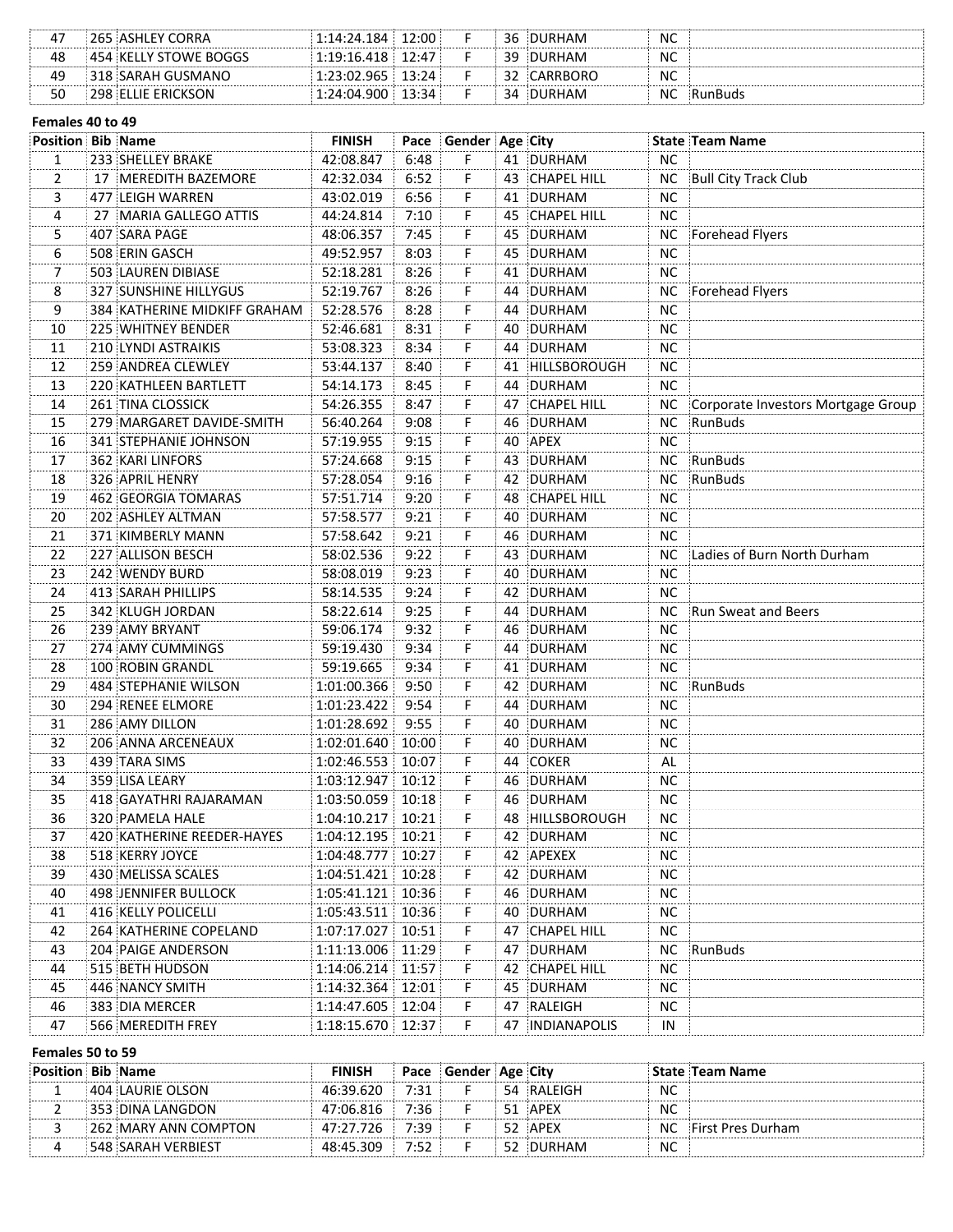| 5.             | 463 BECKY TRUMBULL       | 48:49.842   | 7:52  | F. |    | 58 DURHAM      | NC.       |                             |
|----------------|--------------------------|-------------|-------|----|----|----------------|-----------|-----------------------------|
| 6              | 512 LAURA HAVRILESKY     | 51:00.812   | 8:14  | F. | 50 | DURHAM         | <b>NC</b> | Forehead Flyers             |
| $\overline{7}$ | 283 MICHELLE MEAD DEKKER | 52:15.916   | 8:26  | F. | 51 | DURHAM         | <b>NC</b> |                             |
| 8              | 323 JANE HARWELL         | 52:16.095   | 8:26  | F. |    | 55 CARRBORO    | <b>NC</b> |                             |
| 9              | 250 HEIDI CARTER         | 54:32.488   | 8:48  | F. |    | 57 DURHAM      | <b>NC</b> |                             |
| 10             | 307 SYLVIA FURST         | 54:44.126   | 8:50  | F. |    | 52 DURHAM      | NC.       | RunBuds                     |
| 11             | 448 KATHERINE STANLEY    | 55:16.555   | 8:55  | F. |    | 51 CHAPEL HILL | <b>NC</b> |                             |
| 12             | 533 MOLLY MINNEAR        | 57:09.862   | 9:13  | F. |    | 56 ATLANTA     | GA        |                             |
| 13             | 480 KELLIANNE WHITE      | 57:34.522   | 9:17  | F. |    | 50 DURHAM      | <b>NC</b> |                             |
| 14             | 270 LISA CROUCHER        | 58:14.487   | 9:24  | F. |    | 51 DURHAM      | <b>NC</b> |                             |
| 15             | 406 JENNI OWEN           | 58:38.161   | 9:27  | F. |    | 51 DURHAM      | <b>NC</b> |                             |
| 16             | 379 JEAN MCDONALD        | 1:02:27.564 | 10:04 | F. |    | 57 CHAPEL HILL | <b>NC</b> |                             |
| 17             | 421 DEB RENTFROW         | 1:02:29.722 | 10:05 | F. | 51 | DURHAM         | <b>NC</b> |                             |
| 18             | 476 GERTY WARD           | 1:05:35.384 | 10:35 | F. |    | 58 DURHAM      | <b>NC</b> |                             |
| 19             | 253 REBECCA CATTERTON    | 1:06:44.318 | 10:46 | F. |    | 50 CHAPEL HILL | <b>NC</b> |                             |
| 20             | <b>345 JANET KEHOE</b>   | 1:06:51.816 | 10:47 | F  |    | 51 RALEIGH     | NC.       | RunBuds                     |
| 21             | 267 TRACY COX            | 1:07:43.839 | 10:55 | F. |    | 58 DURHAM      | NC.       | RunBuds                     |
| 22             | 470 SUSAN VOSKUIL        | 1:07:44.613 | 10:55 | F. |    | 55 DURHAM      | NC.       | RunBuds                     |
| 23             | 347 PRISCILLA KILTS      | 1:09:29.415 | 11:12 | F. |    | 51 DURHAM      | NC.       | Ladies of Burn North Durham |
| 24             | 397 DONNA MYERS          | 1:13:39.454 | 11:53 | F. |    | 51 DURHAM      | NC.       |                             |
| 25             | 549 MENDI WAGONER        | 1:14:14.193 | 11:58 | F. |    | 50 DURHAM      | NC        | RunBuds                     |
| 26             | 240 SUSAN BUCHENBERGER   | 1:14:48.055 | 12:04 | F. |    | 53 RALEIGH     | <b>NC</b> |                             |
| 27             | 208 GOWTHAMI AREPALLY    | 1:16:59.548 | 12:25 | F. |    | 54 DURHAM      | <b>NC</b> |                             |
| 28             | 546 JENNIFER THOMPSON    | 1:18:15.602 | 12:37 | F. |    | 52 DURHAM      | NC.       | TrailMix                    |
| 29             | 278 LISA D'AMICO         | 1:18:15.759 | 12:37 | F. |    | 56 DURHAM      | NC        | TrailMix                    |
| 30             | 377 CLARE MATTI          | 1:19:41.904 | 12:51 | F. |    | 56 DURHAM      | <b>NC</b> |                             |
| 31             | 539 LAURA SCHULTZ        | 1:20:59.258 | 13:04 | F. |    | 50 WILMINGTON  | <b>NC</b> |                             |
| 32             | 560 JULIA POTTER         | 1:20:59.269 | 13:04 | F. |    | 59 WILMINGTON  | NC.       |                             |
| 33             | 409 TERESA PARKER        | 1:22:15.208 | 13:16 | F. |    | 50 DURHAM      | <b>NC</b> |                             |
|                |                          |             |       |    |    |                |           |                             |

### Females 60 to 69

| Position Bib Name |                   | FINISH      |       | Pace Gender Age City |    |              |          | State Team Name |
|-------------------|-------------------|-------------|-------|----------------------|----|--------------|----------|-----------------|
|                   | 246 CINDY CAMILLE | 57:30.097   | 9:16  |                      |    | DURHAM       | NC       |                 |
|                   | 296 CINDY ENGLE   | 1:12:06.565 | 11.38 |                      | 68 | DURHAM       | NC       | ::RunBuds       |
|                   | $419$ EMILY READ  | 1:12:15.879 | 11.39 |                      |    | 64 SUPPLY    | NC       |                 |
|                   | :474 CAROL WALTON | 1:14:40.654 | 12:03 |                      | 67 | DURHAM       | NC       |                 |
|                   | 101 LUCY MCDOW    | 1:15:34.100 | 12.11 |                      |    | 68 ROCK HILL | ``<br>5C |                 |

### **Females 70 & Over**

| .<br>:Posi | יים | п. | u | <u>n oc</u> | ∃itv |           |  |
|------------|-----|----|---|-------------|------|-----------|--|
|            |     |    |   | -80         |      | <b>NC</b> |  |

### **Top Males Overall**

| <b>Position Bib Name</b> |                     | FINISH    |      | Pace Gender Age City |     |                |           | State ∣Team Name                |
|--------------------------|---------------------|-----------|------|----------------------|-----|----------------|-----------|---------------------------------|
|                          | 22 ETHAN CLARY      | 31:21.976 | 5:03 | M                    | 29. | DURHAM         | NC        |                                 |
|                          | 21 ERIC ARNOLD      | 31:41.037 | 5:07 | M                    |     | 28 DURHAM      |           | NC Bull City Track Club         |
|                          | 28 ALEX GRIGGS      | 31.52238  | 5:08 | M                    |     | 26 STATESVILLE |           | NC Asheville running collective |
|                          | : 493 :SEAN BEZDEK  | 31:54.520 | 5:09 | M                    |     | 26 CARRBORO    | NC        |                                 |
|                          | 20 STEVVEN ANDERSON | 31.58177  | 5.09 | M                    |     | 33 HIGH POINT  | <b>NC</b> |                                 |

### **Top Male Masters**

| <b>Position Bib Name</b> | FINISH    |      | Pace Gender Age City |     |          |     | State ∣Team Name     |
|--------------------------|-----------|------|----------------------|-----|----------|-----|----------------------|
| 219 JOHN BARRY           | 34:05.825 | 5:30 | M                    |     | .50 CARY | NC. | Bull City Track Club |
| 26 TIM MEIGS             | 34:36.677 | 5:35 | M                    | 52. | RALEIGH  | ΝC  | Bull City Track Club |

### **Males 13 & Under**

|         | $11191C3$ $13$ $13$ $119C1$ |        |             |      |  |  |           |  |  |  |  |  |  |
|---------|-----------------------------|--------|-------------|------|--|--|-----------|--|--|--|--|--|--|
| : Docit |                             | лкист. | Pace        |      |  |  |           |  |  |  |  |  |  |
|         | 'NN r                       |        | $\cdot$ Fr. | IVI. |  |  | <b>NJ</b> |  |  |  |  |  |  |

# **Males 14 to 19 based**

| : Docil |    |                      | Pace              | <b>Gender</b> | ۰ Δσρ | <b>City</b> |    |  |
|---------|----|----------------------|-------------------|---------------|-------|-------------|----|--|
|         |    | $\cdots$<br>$\cdots$ | $\sim$<br>- - - - | M             |       |             | NC |  |
|         | ΟR | $-$                  |                   | M             |       |             | NC |  |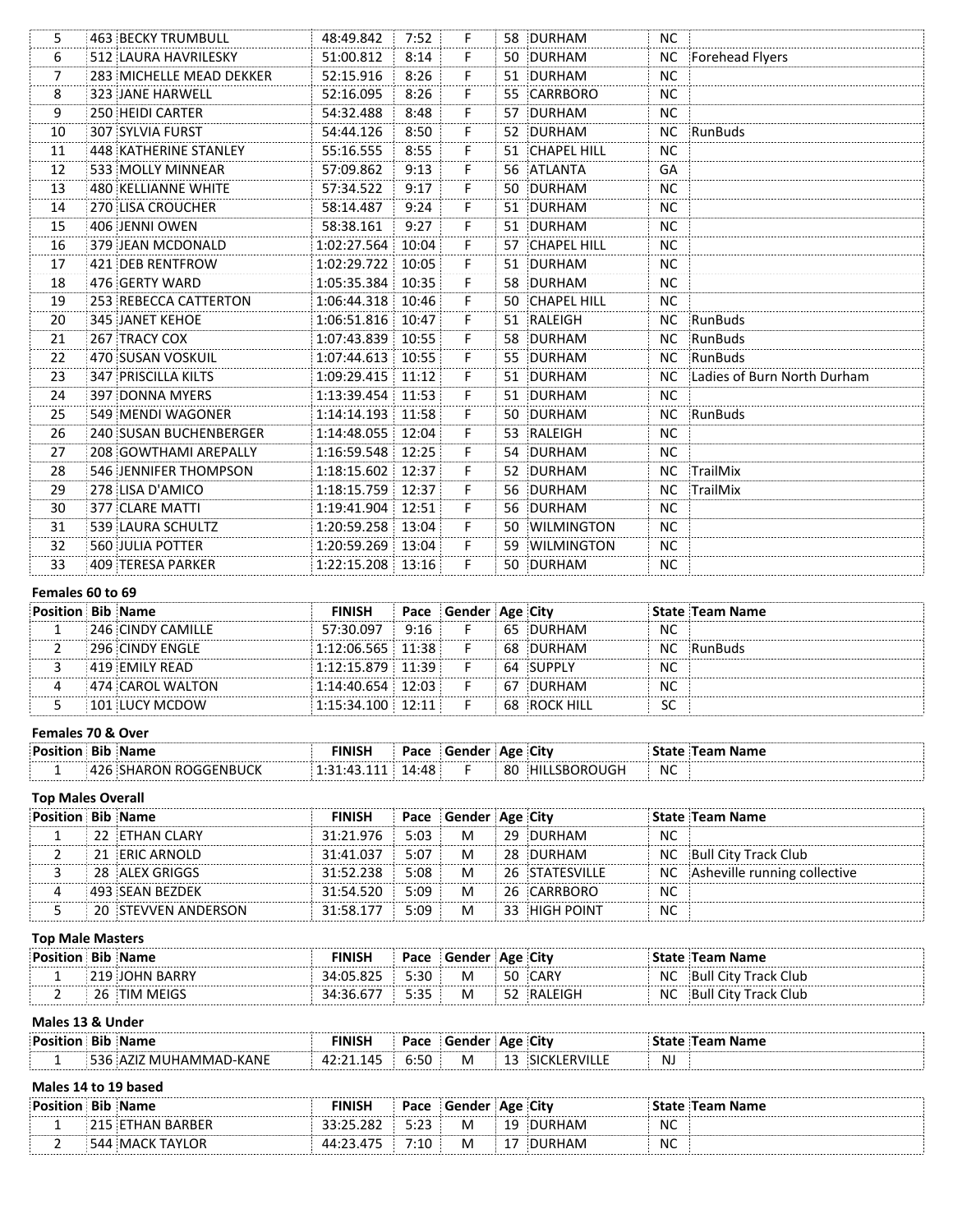| <b>EULER</b><br>:VIN<br>505<br>ΩN | .402<br>10∙N1 | 7:54 | M | 14       | <b>DUR</b><br>RHAM | <b>NC</b> |  |
|-----------------------------------|---------------|------|---|----------|--------------------|-----------|--|
| <b>MACKIN</b><br>⊀6X<br>:ANDREW   | 04<br>-501    | 8:10 | M | 18       | DURHAM             | <b>NC</b> |  |
| <b>MER</b><br><b>AN</b><br>нн     | 247<br>57.44  | 9:20 | M | 10<br>-- | ' EIGH<br>⊹RA!     | <b>NC</b> |  |

### **Males 20 to 29**

| <b>Position Bib Name</b> |                           | <b>FINISH</b> | Pace  | Gender Age City |                    |           | State Team Name        |
|--------------------------|---------------------------|---------------|-------|-----------------|--------------------|-----------|------------------------|
| 1                        | 467 LUIS VELARDE          | 32:48.223     | 5:17  | M               | 27 CARY            | <b>NC</b> |                        |
| $\overline{2}$           | 542 DANNY SODANO          | 33:33.494     | 5:25  | M               | 22 WAXHAW          | <b>NC</b> |                        |
| 3                        | 504 JAMES EAST            | 34:02.407     | 5:29  | M               | 25 RALEIGH         | <b>NC</b> |                        |
| 4                        | 509 NATHAN GEORGE         | 35:24.445     | 5:43  | M               | 23 GRAND LEDGE     | MI        |                        |
| 5                        | 532 RODNEY MERIMON        | 38:19.272     | 6:11  | M               | 26 PINEHURST       | <b>TX</b> |                        |
| 6                        | 459 SHAUN THOMPSON        | 38:45.538     | 6:15  | M               | 25 DURHAM          | NC        |                        |
| 7                        | 547 DANIEL ULSHEN         | 44:26.830     | 7:10  | M               | 28 DURHAM          | NC.       |                        |
| 8                        | 104 COLIN ZIDAR           | 45:03.053     | 7:16  | M               | 28 CHARLOTTESVILLE | VA        |                        |
| 9                        | 500 GOUTTHAM CHANDRASEKAR | 46:18.381     | 7:28  | M               | 20 EDISON          | NJ.       |                        |
| 10                       | 495 JAMES BRACE           | 51:01.236     | 8:14  | M               | 25 BURLINGTON      | NC        | ElonRUNS               |
| 11                       | 258 WILLIAM CHEN          | 51:07.960     | 8:15  | M               | 22 DURHAM          | <b>NC</b> |                        |
| 12                       | 507 MICHAEL GALLAGHER     | 52:21.655     | 8:27  | M               | 27 GOLDSBORO       | <b>NC</b> |                        |
| 13                       | 526 PATRICK MARTIN        | 53:05.606     | 8:34  | M               | 26 EDEN            | NC.       | ElonRUNS               |
| 14                       | 257 JEREMY CHEN           | 53:16.978     | 8:35  | M               | 20 DURHAM          | <b>NC</b> |                        |
| 15                       | 284 KEVIN DENG            | 55:57.712     | 9:01  | M               | 21 POMPANO BEACH   | FL.       |                        |
| 16                       | 285 GARRETT DESORCIE      | 56:50.323     | 9:10  | M               | 27 DURHAM          |           | NC Run Sweat and Beers |
| 17                       | 402 KENNY NGUYEN          | 1:00:15.101   | 9:43  | M               | 23 FUQUAY VARINA   | <b>NC</b> |                        |
| 18                       | 356 ISAAC LAU             | 1:00:23.960   | 9:44  | M               | 28 HILLSBOROUGH    | <b>NC</b> |                        |
| 19                       | 214 JOSHUA BALLARD        | 1:01:11.794   | 9:52  | M               | 27 MEBANE          | <b>NC</b> |                        |
| 20                       | 441 CHRIS SMITH           | 1:03:17.304   | 10:12 | M               | 28 DURHAM          | <b>NC</b> |                        |
| 21                       | 437 VAIBHAV SHRISHAIL     | 1:07:17.250   | 10:51 | M               | 22 DURHAM          | NC.       |                        |
| 22                       | 461 BILL TIAN             | 1:13:05.669   | 11:47 | M               | 20 PLANO           | TX        |                        |

### **Males 30 to 39**

| <b>Position Bib Name</b> |                            | <b>FINISH</b> |      | Pace Gender Age City |    |                      |           | State Team Name             |
|--------------------------|----------------------------|---------------|------|----------------------|----|----------------------|-----------|-----------------------------|
| $\mathbf{1}$             | 557 ABDUL RAHMAN           | 33:59.724     | 5:29 | M                    |    | 31 RALEIGH           | <b>NC</b> |                             |
| $\overline{2}$           | 333 MATTHEW HOWE           | 34:02.097     | 5:29 | M                    |    | 31 RALEIGH           | <b>NC</b> |                             |
| 3                        | 460 DEREK THORNTON         | 34:44.249     | 5:36 | M                    | 36 | BELLINGHAM           | <b>WA</b> |                             |
| 4                        | 380 ANDREW MCIVER          | 35:49.966     | 5:47 | М                    |    | 36 DURHAM            | NC.       | <b>Bull City Track Club</b> |
| 5                        | 329 MICHAEL HOGAN          | 37:17.437     | 6:01 | M                    |    | 30 DURHAM            | NC.       | Fleet Feet Carrboro Durham  |
| 6                        | 530 SIMON MEEK             | 37:19.457     | 6:01 | M                    |    | 38 DURHAM            | <b>NC</b> | <b>Bull City Track Club</b> |
| 7                        | 490 SIMON ALEJANDRO ABELLA | 37:58.417     | 6:07 | м                    |    | 39 WAKE FOREST       | NC.       |                             |
| 8                        | 496 NICHOLAS BRUNS         | 38:24.621     | 6:12 | M                    |    | 30 DURHAM            |           | NC Trinity Park Tribe       |
| 9                        | 535 STEPHEN MOSTELLA II    | 40:37.999     | 6:33 | M                    |    | 31 JACKSONVILLE      | <b>NC</b> |                             |
| 10                       | 521 MICHAEL KLINGENSMITH   | 40:39.743     | 6:33 | M                    |    | 38 DURHAM            | <b>NC</b> | <b>Bull City Track Club</b> |
| 11                       | 524 SHAWN MAIER            | 41:05.498     | 6:38 | M                    |    | 35 CARY              | <b>NC</b> | Right to a Speedy Mile      |
| 12                       | 438 TIM SILL               | 41:21.471     | 6:40 | M                    |    | 38 LOUISBURG         | NC.       |                             |
| 13                       | 251 KELLYN CASSELL         | 41:36.058     | 6:43 | M                    |    | 36 APEX              | <b>NC</b> |                             |
| 14                       | 417 ERIC PRENSHAW          | 43:28.992     | 7:01 | M                    |    | 34 HILLSBOROUGH      | <b>NC</b> | <b>Bull City Track Club</b> |
| 15                       | 388 MARCUS MOORE           | 44:05.478     | 7:07 | M                    |    | 30 GOLDSBORO         | <b>NC</b> |                             |
| 16                       | 358 DANIEL LAWRENCE        | 44:30.850     | 7:11 | M                    |    | 31 DURHAM            | <b>NC</b> |                             |
| 17                       | 237 GREGORY BROWN          | 44:58.897     | 7:15 | M                    |    | 34 DURHAM            | NC.       |                             |
| 18                       | 352 SETH LAMKIN            | 48:12.410     | 7:46 | M                    |    | 35 DURHAM            | <b>NC</b> |                             |
| 19                       | 401 ADAM NELSON            | 48:20.119     | 7:48 | M                    |    | 33 DURHAM            | <b>NC</b> |                             |
| 20                       | 366 STEPHEN LONGWELL       | 48:43.241     | 7:51 | M                    |    | 32 RALEIGH           | <b>NC</b> |                             |
| 21                       | 386 JOSHUA MINOR           | 49:02.900     | 7:55 | M                    |    | 30 HURDLE MILLS      | <b>NC</b> |                             |
| 22                       | 349 ZACH KOONTZ            | 49:57.221     | 8:03 | M                    |    | 31 MORRISVILLE       | NC.       |                             |
| 23                       | 489 MICHAEL YOUNG          | 49:58.509     | 8:04 | M                    |    | 36 DURHAM            | <b>NC</b> |                             |
| 24                       | 360 ADAM LEIGH             | 50:14.346     | 8:06 | M                    | 37 | <b>HOLLY SPRINGS</b> | <b>NC</b> | Duke CE                     |
| 25                       | 201 KELLY ALFORD           | 50:30.530     | 8:09 | M                    | 31 | DURHAM               | <b>NC</b> |                             |
| 26                       | <b>299 JOSHUA EUDAILEY</b> | 51:24.442     | 8:17 | M                    |    | 36 DURHAM            | <b>NC</b> |                             |
| 27                       | 445 KYLE SMITH             | 51:30.986     | 8:18 | M                    |    | 33 FAYETTEVILLE      | <b>NC</b> |                             |
| 28                       | 440 ROBERT SMEAD           | 51:58.215     | 8:23 | M                    |    | 39 RALEIGH           | <b>NC</b> |                             |
| 29                       | 369 TODD MAGUIRE           | 53:23.688     | 8:37 | M                    |    | 31 DURHAM            |           | NC Run Sweat and Beers      |
| 30                       | 567 GUSTAVO SUAREZ         | 57:27.354     | 9:16 | M                    |    | 32 WOODBRIDGE        | VA        |                             |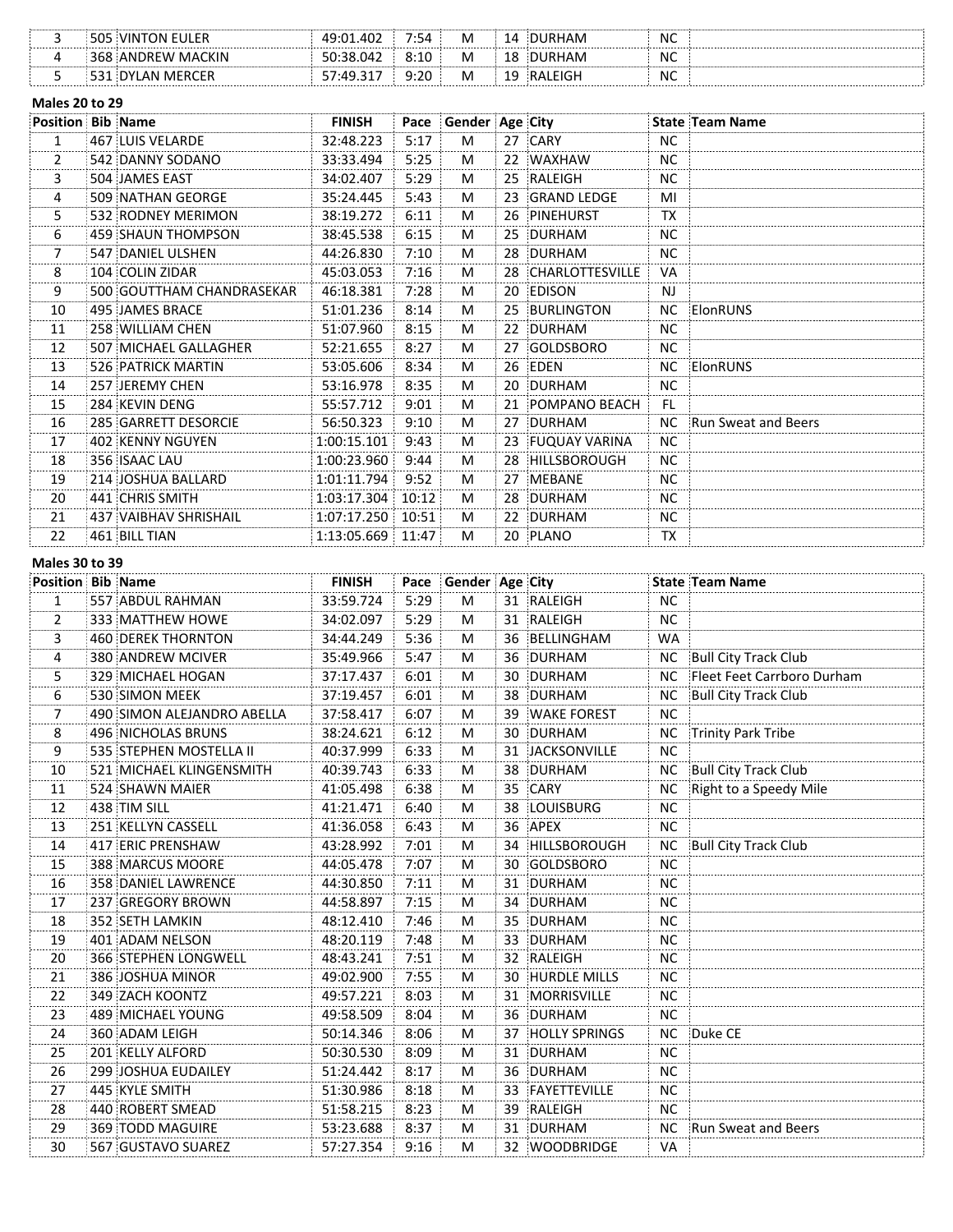|    | 300 DANIEL FACER           | 58:31.749   | 9:26          | M |     | 34 DURHAM      | <b>NC</b> |                       |
|----|----------------------------|-------------|---------------|---|-----|----------------|-----------|-----------------------|
|    | <b>491 TEVAN ALEXANDER</b> | 1:01:31.754 | 9:55          | M | -39 | DURHAM         | <b>NC</b> |                       |
| 33 | 370 MAT MAINWARING         | 1:02:22.104 | 10∙04 ∶       | M | 39. | DURHAM         | NC        | Run Sweat and Beers   |
| 34 | 268 BYRON COYLE            | 1:05:05.830 | 10:30         | M |     | 38 MOORESVILLE | <b>NC</b> |                       |
| 35 | $1222$ JACK BATES          | 1:05:13.081 | 10:31         | M |     | 34 RALEIGH     | NC        | Evervone Loves Mingo! |
| 36 | 297 CHRIS ERICKSON         | 1:05:17.162 | 10:32         | M |     | 35 DURHAM      | NС        | ::RunBuds             |
|    | : 564 JUAN UPEGUI          | 1:09:26.969 | $11 \cdot 12$ | M |     | 34 RALEIGH     | <b>NC</b> |                       |
| 38 | 336 DERRELL JACKSON        | 1:16:17.513 | 12.18         | M |     | 33 GARNER      | <b>NC</b> |                       |

#### **Males 40 to 49**

| <b>Position Bib Name</b> |                           | <b>FINISH</b> |       | Pace Gender Age City |    |                    |           | State Team Name        |
|--------------------------|---------------------------|---------------|-------|----------------------|----|--------------------|-----------|------------------------|
| $\mathbf{1}$             | 452 KEVIN STOLL           | 37:34.414     | 6:04  | M                    |    | 42 DURHAM          | <b>NC</b> |                        |
| 2                        | 565 TED RICHARDSPM        | 38:56.540     | 6:17  | M                    |    | 49 CHAPEL HILL     | <b>NC</b> |                        |
| 3                        | 497 MICHAEL BULLERI       | 40:02.557     | 6:27  | M                    |    | 41 CHAPEL HILL     | <b>NC</b> |                        |
| 4                        | 522 FRANK LECH            | 40:26.625     | 6:31  | M                    |    | 42 APEX            | <b>NC</b> |                        |
| 5.                       | 309 CHRISTOPHER GERGEN    | 42:15.113     | 6:49  | M                    |    | 48 DURHAM          | NC.       | Trinity Park Tribe     |
| 6                        | 328 DAN HIRSCHMAN         | 42:27.149     | 6:51  | M                    | 45 | <b>CHAPEL HILL</b> | <b>NC</b> | Right to a Speedy Mile |
| $\overline{7}$           | 486 JUSTIN WRIGHT         | 42:32.804     | 6:52  | M                    |    | 44 DURHAM          | <b>NC</b> |                        |
| 8                        | 511 CONRAD HALL           | 43:01.220     | 6:56  | M                    |    | 47 DURHAM          | <b>NC</b> |                        |
| 9                        | <b>287 PATRICK DILLON</b> | 44:04.677     | 7:06  | M                    |    | 42 DURHAM          | <b>NC</b> |                        |
| 10                       | 234 DAVID BRAUNEIS        | 44:10.693     | 7:07  | M                    |    | 44 GREENSBORO      | NC        | Team Gottlieb          |
| 11                       | <b>310 ADRIAN GERSTEL</b> | 44:46.855     | 7:13  | M                    |    | 40 DURHAM          | <b>NC</b> |                        |
| 12                       | 381 CHRIS MCLAUGHLIN      | 44:57.852     | 7:15  | M                    |    | 49 DURHAM          | <b>NC</b> |                        |
| 13                       | 513 JASON HAWKINS         | 45:42.518     | 7:22  | M                    |    | 47 HILLSBOROUGH    | NC.       |                        |
| 14                       | 559 JEFF HAWLEY           | 45:51.112     | 7:24  | M                    |    | 41 DURHAM          | <b>NC</b> |                        |
| 15                       | 431 BRIAN SCHNEIDERMAN    | 45:58.945     | 7:25  | M                    |    | 48 DURHAM          | <b>NC</b> |                        |
| 16                       | 269 JASON CROCKETT        | 48:19.025     | 7:48  | M                    |    | 42 DURHAM          | <b>NC</b> |                        |
| 17                       | 428 PETE RUBINAS          | 49:55.959     | 8:03  | M                    |    | 43 PITTSBORO       | <b>NC</b> |                        |
| 18                       | 541 LUKE SMITH            | 52:21.395     | 8:27  | M                    |    | 45 HILLSBOROUGH    | <b>NC</b> |                        |
| 19                       | 501 TIMM CROWDER          | 52:34.805     | 8:29  | M                    |    | 49 DURHAM          | <b>NC</b> |                        |
| 20                       | 213 KIRK BAKER            | 55:47.621     | 9:00  | M                    |    | 45 DURHAM          | <b>NC</b> |                        |
| 21                       | 374 PAUL MARSH            | 56:01.120     | 9:02  | M                    |    | 49 DURHAM          | NC.       |                        |
| 22                       | 424 REGINALD RIVERS       | 56:41.529     | 9:09  | M                    |    | 40 RALEIGH         | <b>NC</b> |                        |
| 23                       | 272 DAVE CRUM             | 1:02:05.046   | 10:01 | M                    |    | 45 DURHAM          |           | NC Run Sweat and Beers |
| 24                       | 314 MICHAEL GOTTLIEB      | 1:03:23.449   | 10:13 | M                    |    | 43 RALEIGHRALEIGH  | <b>NC</b> | Team Gottlieb          |
| 25                       | 209 KEITH ARTIN           | 1:03:26.606   | 10:14 | M                    |    | 48 DURHAM          | NC.       | RunBuds                |
| 26                       | 256 RANDY CHAMBERS        | 1:04:07.138   | 10:20 | M                    |    | 48 DURHAM          | <b>NC</b> |                        |
| 27                       | 558 BRIAN LANE            | 1:11:12.245   | 11:29 | M                    |    | 43 WAKE FOREST     | NC.       |                        |
| 28                       | 444 JOSHUA SMITH          | 1:14:32.587   | 12:01 | M                    |    | 43 DURHAM          | <b>NC</b> |                        |
| 29                       | 403 TIMOTHY O'BRIEN       | 1:17:25.283   | 12:29 | M                    |    | 47 DURHAM          |           | NC First Pres Durham   |

### **Males 50 to 59**

| <b>Position Bib Name</b> |                       | <b>FINISH</b> |       | Pace Gender Age City |                 |           | <b>State Team Name</b>                |
|--------------------------|-----------------------|---------------|-------|----------------------|-----------------|-----------|---------------------------------------|
| 1                        | : 483 :TIM WILLSON    | 43:30.258     | 7:01  | M                    | 56 DURHAM       | NC.       |                                       |
| $\overline{2}$           | 230 ESTEBAN BORTIRI   | 44:07.467     | 7:07  | M                    | 50 DURHAM       | <b>NC</b> |                                       |
| 3                        | 236 SCOTT BREWNER     | 44:52.298     | 7:14  | M                    | 57 DURHAM       | NC.       |                                       |
| 4                        | 475 ERIC WARD         | 46:33.764     | 7:30  | M                    | 58 DURHAM       | NC.       |                                       |
| 5                        | 266 BILL COSTELLO     | 46:59.548     | 7:35  | M                    | 57 DURHAM       | NC.       | How Fast How Far                      |
| 6                        | 556 SEAN DOIG         | 47:09.337     | 7:36  | M                    | 51 DURHAM       | NС        |                                       |
| 7                        | 436 GARY SHELNUTT     | 48:19.623     | 7:48  | M                    | 56 DURHAM       | NC.       |                                       |
| 8                        | : 516 :JEFFREY HUGHES | 49:16.021     | 7:57  | M                    | 54 DURHAM       |           | NC Forehead Flyers                    |
| 9                        | 423 CARL RIST         | 51:40.208     | 8:20  | M                    | 56 DURHAM       |           | NC Trinity Park Tribe                 |
| 10                       | 400 PETE NEALLEY      | 51:44.608     | 8:21  | M                    | 56 DURHAM       | NC.       |                                       |
| 11                       | 482 DANIEL WHITTLE    | 52:17.357     | 8:26  | M                    | 56 CARRBORO     | NC.       |                                       |
| 12                       | 411 GREG PARSONS      | 52:49.356     | 8:31  | M                    | 52 DURHAM       |           | NC Forehead Flyers                    |
| 13                       | 355 BEN LARSON        | 55:42.693     | 8:59  | M                    | 50 BALTIMORE    | MD        |                                       |
| 14                       | 429 JEREMY SALEMSON   | 55:49.485     | 9:00  | M                    | 50 CHAPEL HILL  |           | NC Corporate Investors Mortgage Group |
| 15                       | 334 BILL HULL         | 56:13.102     | 9:04  | M                    | 55 HILLSBOROUGH | <b>NC</b> |                                       |
| 16                       | 415 WILLIAM PIZER     | 58:37.728     | 9:27  | M                    | 50 DURHAM       | NC.       |                                       |
| 17                       | 393 RAJENDRA MOREY    | 1:01:15.886   | 9:53  | M                    | 54 DURHAM       | NC.       |                                       |
| 18                       | 422 TRENT RENTFROW    | 1:02:03.505   | 10:00 | M                    | 51 DURHAM       | NC.       |                                       |